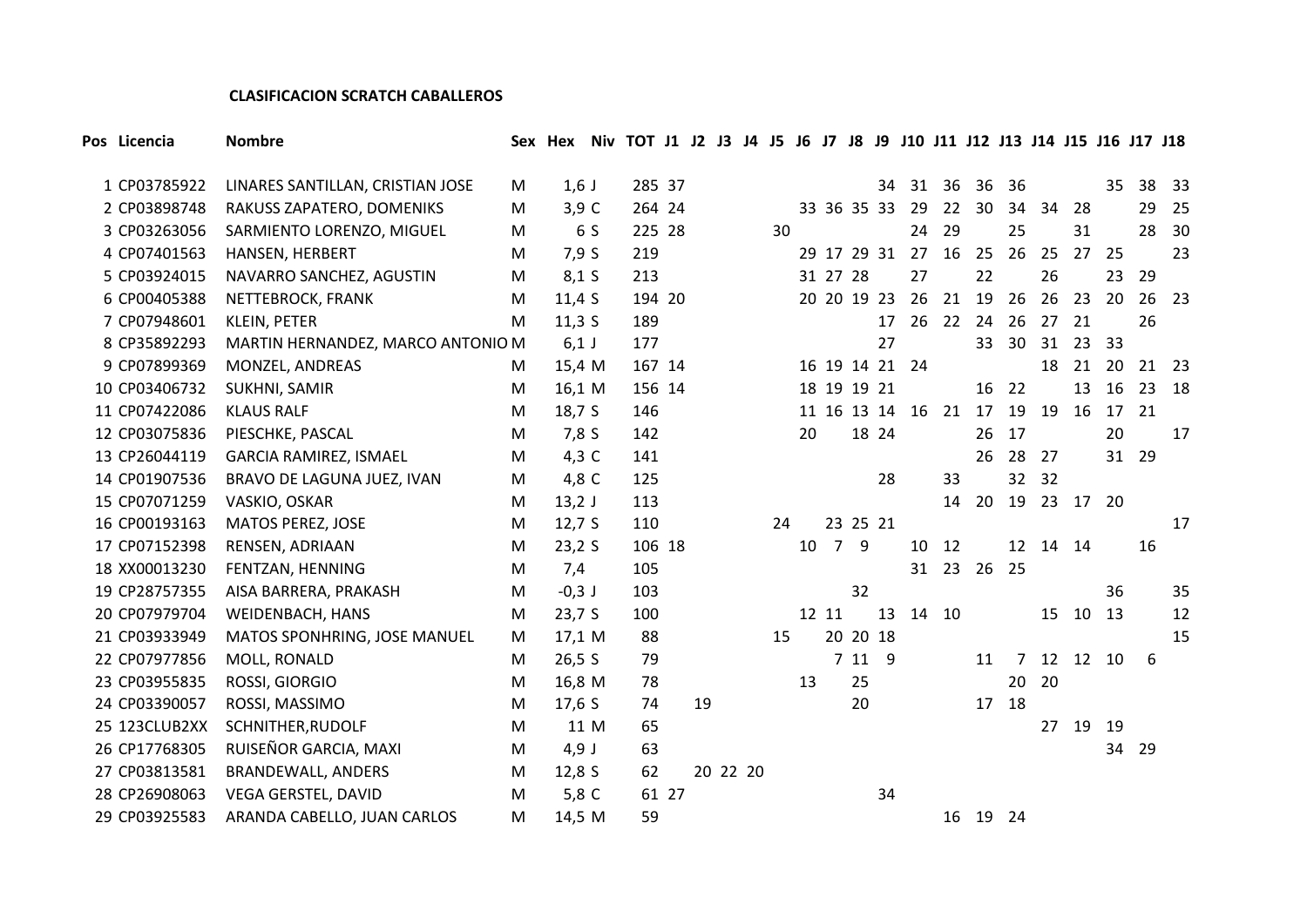| CP07951918        | <b>GRAUTE, JOHANNES</b>            | М | 11,9 M          | 59    |          |    |    |      | 16 27 |   | 16 |    |    |    |        |                |    |    |    |
|-------------------|------------------------------------|---|-----------------|-------|----------|----|----|------|-------|---|----|----|----|----|--------|----------------|----|----|----|
| 31 CP01898245     | CUMPLIDO HERNANDEZ, JOSE ANGEL     | M | 12,6 C          | 54    |          |    |    |      |       |   |    |    |    |    |        | 24             |    | 30 |    |
| 32 CP07979619     | KREMER , BERNHARD                  | м | 11,8S           | 51    |          |    |    |      |       |   |    |    |    |    | 27     |                | 24 |    |    |
| 33 CP03057717     | GONZALEZ SANTANA, MIGUEL ANGEL     | M | 28 M            | 49    | 10 24 15 |    |    |      |       |   |    |    |    |    |        |                |    |    |    |
| 34 CP03340782     | MORENO GARCIA, ISAAC               | M | 8,5S            | 47    |          |    |    |      |       |   |    |    |    |    |        | 23             |    | 24 |    |
| 35 CP03885511     | CALVO, MASSIMO                     | M | $21,1$ S        | 44 15 |          |    | 13 |      | 16    |   |    |    |    |    |        |                |    |    |    |
| 36 CP07899366     | MOSSNER-KOLLER, HUBERT             | M | 28,2 S          | 43    |          |    |    | 8    | 4     | 4 | 5  |    |    |    | 5      | $\overline{2}$ |    | 7  | 8  |
| 37 CP01920842     | <b>GONZALEZ CAPDEPON, FERNANDO</b> | M | 22,11           | 42    |          |    |    |      |       |   |    |    | 13 | 13 |        |                | 16 |    |    |
| 38 NOR9999999     | TÄGTLUND, HARRY                    | M | 19,1 M          | 39    | 14 11 14 |    |    |      |       |   |    |    |    |    |        |                |    |    |    |
| CP01898580        | CUMPLIDO HERNANDEZ, JAVIER         | M | 17,71           | 39    |          |    |    |      |       |   |    |    |    |    |        | 13             |    | 26 |    |
| 40 CP01778037     | DE BETHENCOURT DUQUE, FRANCISCO LM |   | $2,3$ J         | 36    |          |    |    |      |       |   |    |    |    |    |        |                |    |    | 36 |
| 41 TORN02045S     | LUTTERBERG                         | M | 8,4 M           | 33    |          |    |    | 33   |       |   |    |    |    |    |        |                |    |    |    |
| 42 CP03162996     | PECHHOLD, MICHAEL                  | M | 20 <sub>S</sub> | 31    |          |    |    |      | 10 21 |   |    |    |    |    |        |                |    |    |    |
| BEL-000000        | LANGVOGT, ANDREAS                  | M | 12,2 M          | 31    | 17 14    |    |    |      |       |   |    |    |    |    |        |                |    |    |    |
| 44 CP07950677     | SCHEWE, HEINZ WALTER               | M | 15,5 S          | 30    |          |    |    |      |       |   |    | 10 |    | 20 |        |                |    |    |    |
| 45 CP20918056     | SILVA RAMIREZ, FRANCISCO           | M | 13,6 M          | 27    | 27       |    |    |      |       |   |    |    |    |    |        |                |    |    |    |
| 46 CLUB7812XX     | KEWITZ, LARS                       | M | 4 M             | 26    |          |    |    |      |       |   |    |    | 26 |    |        |                |    |    |    |
| F-00000210        | PHILIPP, SEBASTIAN                 | M | 4 M             | 26    |          |    |    |      |       |   |    |    | 26 |    |        |                |    |    |    |
| 48 XXX0013590     | JOHANNESSEN, ERIK                  | M | 14 X            | 25    | 14 11    |    |    |      |       |   |    |    |    |    |        |                |    |    |    |
| 49 CP03974104     | BRITO MEDINA, MARCIAL              | M | 20,5S           | 23    |          |    |    | 15   |       |   |    | 8  |    |    |        |                |    |    |    |
| CP07899379        | SCHIFFER, CHRISTIAN                | M | 10,1 S          | 23    |          |    | 23 |      |       |   |    |    |    |    |        |                |    |    |    |
| 51 CP07972007     | HUNGER, KARSTEN                    | M | 26,4S           | 22    |          |    |    |      |       |   |    |    |    |    | $10\,$ |                |    | 12 |    |
| CP03940875        | WINARSKY, PETER                    | M | $22,3$ S        | 22 11 |          |    |    |      |       |   |    |    |    |    |        |                |    |    | 11 |
| 53 CP01968871     | MONZON OSHANAHAN, ANCOR JESUS      | M | 25 M            | 21    |          | 21 |    |      |       |   |    |    |    |    |        |                |    |    |    |
| 54 XX0017129X     | <b>WEHRSTEDT, STEFAN</b>           | M | 15,6            | 20    |          |    |    |      |       |   |    |    |    |    |        |                |    |    | 20 |
| CP26964342        | UREÑA GARNICA, JUAN ENRIQUE        | M | 12,7S           | 20    | 20       |    |    |      |       |   |    |    |    |    |        |                |    |    |    |
| CP35948763        | ALVAREZ CARMONA, MANUEL            | M | 12,2S           | 20    | 20       |    |    |      |       |   |    |    |    |    |        |                |    |    |    |
| BARC-11111        | LANDVOGT, ANDREAS                  | M | 12,2 M          | 20    |          | 20 |    |      |       |   |    |    |    |    |        |                |    |    |    |
| CP01976434        | BARBER CARDONA, EDUARDO            | M | 11,2 $C$        | 20    |          |    |    |      |       |   |    |    | 20 |    |        |                |    |    |    |
| CP26400927        | RODRIGUEZ MORALES, JOSE            | M | 11 S            | 20    | 20       |    |    |      |       |   |    |    |    |    |        |                |    |    |    |
| Y8494059-N        | DI MARCELLO, HEIKO                 | M | 6,1 M           | 20    |          |    |    |      |       |   |    |    |    |    |        |                |    | 20 |    |
| 61 CP03434649     | PORTALES CASTRO, MIGUEL            | M | 24,2S           | 19    |          |    |    | 10 9 |       |   |    |    |    |    |        |                |    |    |    |
| <b>TORN01441X</b> | <b>KOBER, PETER</b>                | M | 20 M            | 19    |          |    |    |      |       |   |    |    |    |    |        | 19             |    |    |    |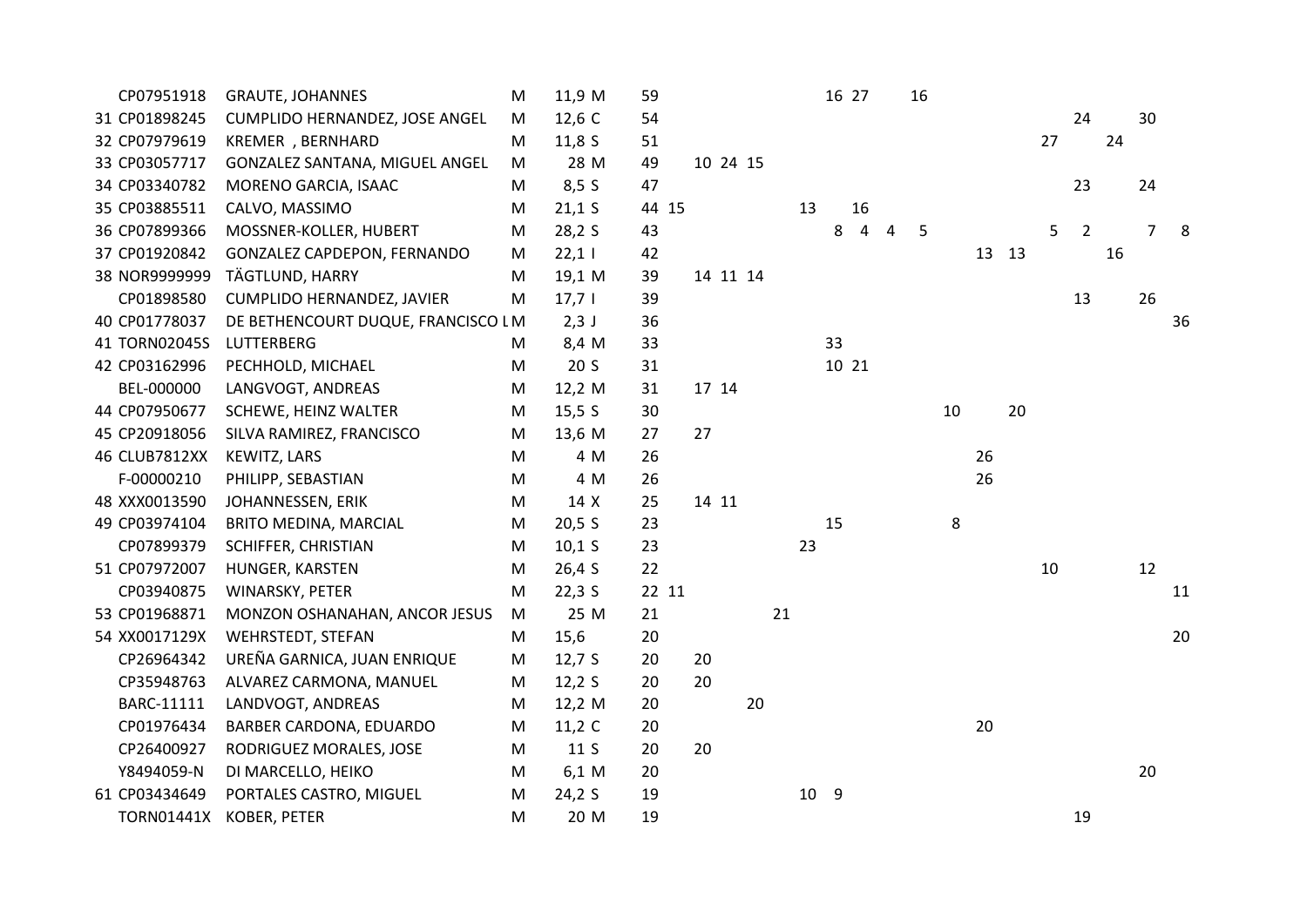| 63 X141411XXX | HEUER, BASTIAN               | M | 10,5 M            | 18           |    | 18 |    |                |                |   |    |    |    |
|---------------|------------------------------|---|-------------------|--------------|----|----|----|----------------|----------------|---|----|----|----|
| CP03925817    | WUPPERMANN, THEODOR CARL     | M | 9,1 S             | 18           |    |    |    |                |                |   |    | 18 |    |
| 65 TORN0312XX | VACCARI, EDOARDO             | M | 26 M              | 17           |    |    |    |                |                |   | 17 |    |    |
| CP26951095    | DEIJ FERRADA, RICARDO FADUL  | M | 21,7S             | 17           | 17 |    |    |                |                |   |    |    |    |
| 67 X141412XXX | ARBEITER, IRMAR              | M | 19,4 M            | 16           |    | 16 |    |                |                |   |    |    |    |
| 68 CP01916079 | CUMPLIDO BONNY, JOSE ANGEL   | M | 21,5 S            | 15           |    |    |    |                |                |   |    |    | 15 |
| CP03943433    | GIACCIO, CLAUDIO             | M | 16,8 <sup>5</sup> | 15 15        |    |    |    |                |                |   |    |    |    |
| CP29800786    | LADISLAV, NEMETH             | M | 14,5 $S$          | 15           |    | 15 |    |                |                |   |    |    |    |
| 71 CP03895955 | ZILIA BONAMINI PEPOLI, MARCO | M | $21,6$ S          | 14 14        |    |    |    |                |                |   |    |    |    |
| X141410XXX    | DI MARCELLO, HEIKO           | M | 6,5 M             | 14           |    | 14 |    |                |                |   |    |    |    |
| 73 CP07951111 | GERNS, LUDWIG                | M | 28 S              | 13           |    |    |    | 5 <sup>1</sup> | $\overline{7}$ | 1 |    |    |    |
| 74 CP03222136 | GARCIA PEREZ, MARCO ANTONIO  | M | 18,7 S            | 12           | 12 |    |    |                |                |   |    |    |    |
| CP07987184    | FORSTER, CHRISTIAN           | M | 17,3 S            | 12           |    |    | 12 |                |                |   |    |    |    |
| 76 CP26929937 | IZQUIERDO CERVANTES, JESUS   | M | 31 M              | 11           | 11 |    |    |                |                |   |    |    |    |
| 77 CLUB2521XX | SCHNITKER, MAX               | M | 12 M              | 10           |    |    |    |                |                |   | 10 |    |    |
| 78 CLUB5001XX | WOBIG, MANFRED               | M | 21,7 M            | 9            |    |    |    |                |                | 9 |    |    |    |
| 79 CP03278133 | GOEDECKE, LUTZ               | M | 26,5 S            | 8            |    |    |    | 8              |                |   |    |    |    |
| 80 CP07969161 | TIMM, REINHOLD HARRY PETER   | M | 23,4S             | 4            |    | 4  |    |                |                |   |    |    |    |
| 81 BEL-000001 | LANGVOLGT, CHRITOPHER        | M | 28 M              | $\mathbf{1}$ | 1  |    |    |                |                |   |    |    |    |

## **CLASIFICACION SCRATCH SEÑORAS**

| Pos Licencia | <b>Nombre</b>                    | Sex | Hex        |     | Niv TOT J1 J2 J3 J4 J5 J6 J7 J8 J9 J10 J11 J12 J13 J14 J15 J16 J17 J18 |    |    |  |          |    |    |    |       |       |    |       |    |    |
|--------------|----------------------------------|-----|------------|-----|------------------------------------------------------------------------|----|----|--|----------|----|----|----|-------|-------|----|-------|----|----|
| 1 CP03434979 | AYMERICH RIESTRA, CARMEN         |     |            | 15S | 97                                                                     |    |    |  | 24 19 17 |    |    |    |       | 19    |    |       | 18 |    |
| 2 CP03933948 | BAUERNFEIND, CAROLA              |     | 22,4S      |     | 96                                                                     | 10 | 12 |  | 16       |    |    |    | 12 17 |       |    | 15 14 |    |    |
| 3 CP03924453 | RODRIGUEZ MORALES, BARBARA       | F.  | 0,0        |     | 91                                                                     |    |    |  |          |    |    | 29 |       |       | 31 |       |    | 31 |
| 4 CP36902091 | <b>GARRIDO FERNANDEZ, NEREA</b>  |     | $3,1 \, C$ |     | 63                                                                     |    |    |  |          | 31 |    |    |       |       |    |       |    | 32 |
| 5 CP01920839 | <b>GONZALEZ CAPDEPON, AMELIE</b> |     | $14,7$ J   |     | 60                                                                     |    |    |  |          |    |    | 19 | - 22  |       |    | 19    |    |    |
| 6 CP03974113 | <b>BRITO THOMAS, TAMARA</b>      |     | 8,4 J      |     | 34                                                                     |    |    |  |          |    | 34 |    |       |       |    |       |    |    |
| 7 CP01898260 | CUMPLIDO HERNANDEZ, ANA          | F.  | 5,7 C      |     | 29                                                                     |    |    |  |          |    |    |    |       |       |    |       | 29 |    |
| 8 F-00000351 | KURZ, BERNADETTE                 |     | 20,5 M     |     | 28                                                                     |    |    |  |          |    |    |    |       | 12 16 |    |       |    |    |
| CP01169132   | MALCOLM POCH, ANA                |     | $2,7$ C    |     | 28                                                                     |    |    |  |          |    |    | 28 |       |       |    |       |    |    |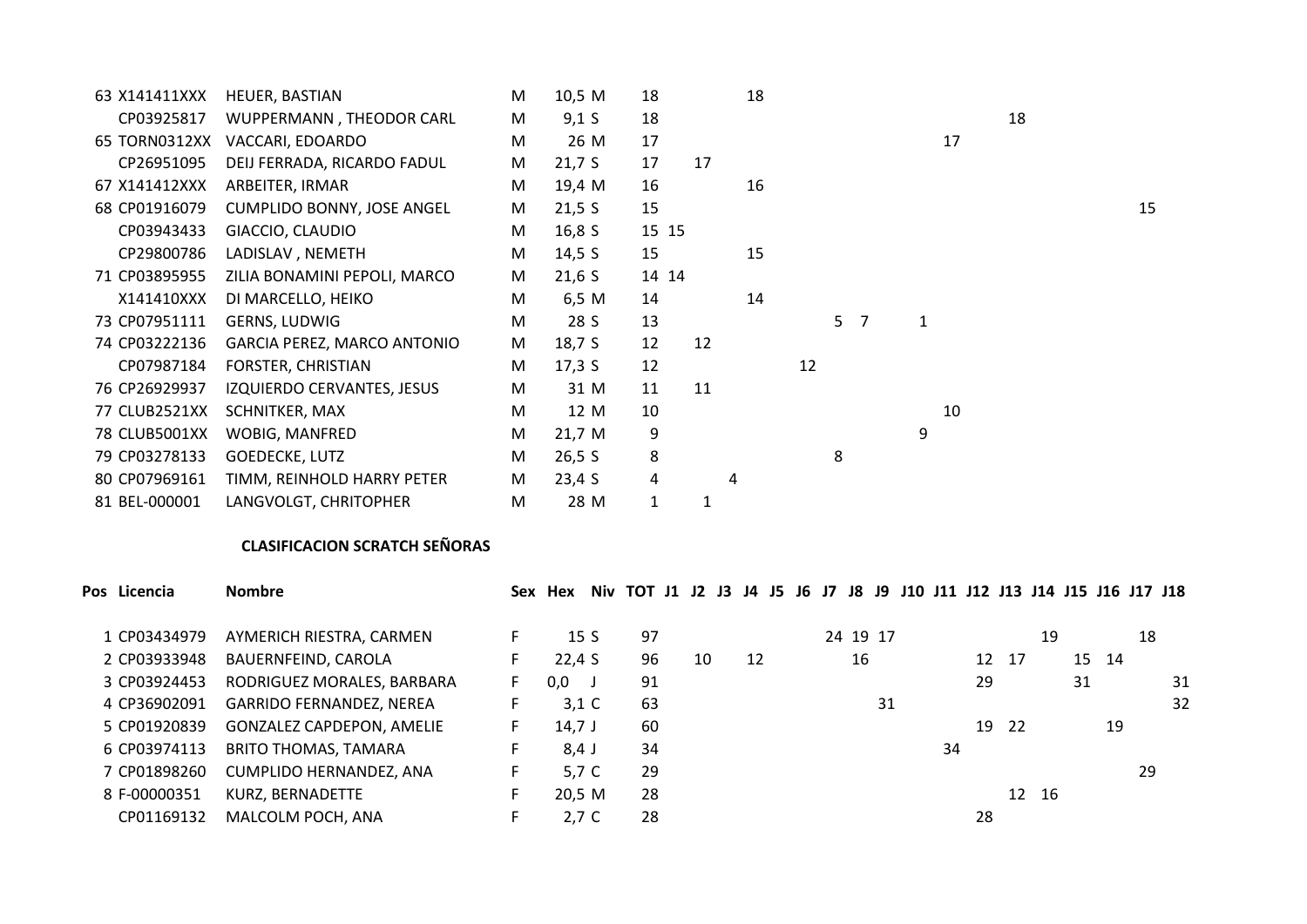| 10 CP03920975 | EUCHLER, GERDA               | F. | 22,5S  | 19             |     | 7 7   | 5              |   |  |    |  |    |
|---------------|------------------------------|----|--------|----------------|-----|-------|----------------|---|--|----|--|----|
| CLUB2036XX    | WOBIG, SUSI                  | F  | 15,5 M | 19             |     |       |                |   |  | 19 |  |    |
| 12 CP03057714 | <b>WIKSTROM, IVONNE</b>      | F. | 31,2S  | 18             |     | 6 7 5 |                |   |  |    |  |    |
| 13 TORN0202XX | KOBER, VERIKA                | F. | 14,1 M | 16             |     |       |                |   |  |    |  | 16 |
| 14 TORN025555 | <b>BREND, TORIL</b>          | F. | 36 M   | 12             | 8 4 |       |                |   |  |    |  |    |
| 15 CP35962240 | PEÑATE DENIZ, MARIADELPINO   | F. | 31,35  | 10             | 10  |       |                |   |  |    |  |    |
| 16 CP03222137 | GUERRA GALVAN, ANTONIA       | F. | 34,2S  | 9              | 9   |       |                |   |  |    |  |    |
| 17 CP01941146 | MARTIN OJEDA, ALEJANDRA      | F. | $43,6$ | 8              |     |       |                | 8 |  |    |  |    |
| 18 CP01125451 | MALE GIL, MARIA LUISA        | F. | 26,7S  | 7              |     |       |                |   |  |    |  |    |
| 19 CP03443087 | XIA SHEN, HAI WEN            | F. | 26,5 S | 4              | 4   |       |                |   |  |    |  |    |
| 20 X141420XXX | VIETS, ASTRID                | F. | 47 M   | $\overline{2}$ |     |       | $\mathfrak{p}$ |   |  |    |  |    |
| BEL5555555    | LANDVOLGT, CHRISTINA         | F. | 44 M   | 2              |     |       | $1 \quad 1$    |   |  |    |  |    |
| CP03985771    | MUELLER, CHRISTINE ELISABETH | F. | 36,1 S | 2              |     |       |                |   |  |    |  |    |
| XX0016381X    | MÜLLER, CHRISTINE            |    | 36,1 S | $\overline{2}$ |     |       |                |   |  |    |  |    |

## **CLASIFICACION 1º CATEGORIA**

| Pos Licencia  | <b>Nombre</b>                     | Sex | Hex      | Niv             | TOT J1 J2 J3 J4 J5 |  |  |    | J6 J7 |          | J8          | J9    |                | J10 J11 J12 J13 J14 J15 J16 J17 J18 |    |       |    |     |     |     |       |
|---------------|-----------------------------------|-----|----------|-----------------|--------------------|--|--|----|-------|----------|-------------|-------|----------------|-------------------------------------|----|-------|----|-----|-----|-----|-------|
| 1 CP03785922  | LINARES SANTILLAN, CRISTIAN JOSE  | M   | $1,6$ J  |                 | 288 38             |  |  |    |       |          |             | 35    | 32             | 37                                  |    | 36 36 |    |     | 35  |     | 38 33 |
| 2 CP07422086  | <b>KLAUS RALF</b>                 | M   | 18,7 S   |                 | 281                |  |  |    |       |          | 24 33 30 30 |       | 33             | 38                                  | 33 | 35    | 37 | 33  | 33  | -39 |       |
| 3 CP00405388  | NETTEBROCK, FRANK                 | M   | 11.4 S   |                 | 280 30             |  |  |    |       |          | 32 31 30 34 |       | 38             | 31                                  | 30 | 37    | 37 | 34  | 29  |     | 36 32 |
| 4 CP03898748  | RAKUSS ZAPATERO, DOMENIKS         | M   | $3,9$ C  |                 | 273 27             |  |  |    |       |          | 35 37 36 34 |       | 30             | 23                                  | 31 | 35    | 35 | 29  |     |     | 30 27 |
| 5 CP07899369  | MONZEL, ANDREAS                   | M   | 15,4 M   |                 | 272 23             |  |  |    |       |          | 27 31 24 33 |       | - 37           |                                     |    |       | 31 | 36  | 33  | 35  | -36   |
| 6 CP07401563  | HANSEN, HERBERT                   | M   | 7,9 S    |                 | 271                |  |  |    |       |          |             |       | 36 23 36 38 34 | 23                                  | 31 | 32    | 30 | 33  | -31 |     | 28    |
| 7 CP07948601  | KLEIN, PETER                      | M   | 11,35    |                 | 268                |  |  |    |       |          |             | 26    | 36             | 32                                  | 34 | 36    | 37 | -31 |     | 36  |       |
| 8 CP03406732  | SUKHNI, SAMIR                     | M   | 16,1 M   |                 | 264 26             |  |  |    |       |          | 28 31 32 33 |       |                |                                     | 31 | 38    |    | 27  | 30  | 38  | 31    |
| 9 CP03924015  | NAVARRO SANCHEZ, AGUSTIN          | M   | $8,1$ S  |                 | 262                |  |  |    |       | 38 33 34 |             |       | 33             |                                     | 27 |       | 32 |     | 29  | 36  |       |
| 10 CP03263056 | SARMIENTO LORENZO, MIGUEL         | M   |          | 6 S             | 258 31             |  |  | 34 |       |          |             |       | 28             | 33                                  |    | 30    |    | 36  |     | 32  | - 34  |
| 11 CP35892293 | MARTIN HERNANDEZ, MARCO ANTONIO M |     | $6,1$ J  |                 | 201                |  |  |    |       |          |             | 32    |                |                                     | 37 | 34    | 34 | 27  | 37  |     |       |
| 12 CP03075836 | PIESCHKE, PASCAL                  | M   | 7,8 S    |                 | 191                |  |  |    | 28    |          |             | 26 32 |                |                                     | 34 | -23   |    |     | 28  |     | 20    |
| 13 CP07071259 | VASKIO, OSKAR                     | M   | $13,2$ J |                 | 173                |  |  |    |       |          |             |       |                | 30                                  | 28 | 28    | 31 | 27  | -29 |     |       |
| 14 CP03434979 | AYMERICH RIESTRA, CARMEN          |     |          | 15 <sub>S</sub> | 168                |  |  |    |       |          | 39 33 32    |       |                |                                     |    |       | 32 |     |     | 32  |       |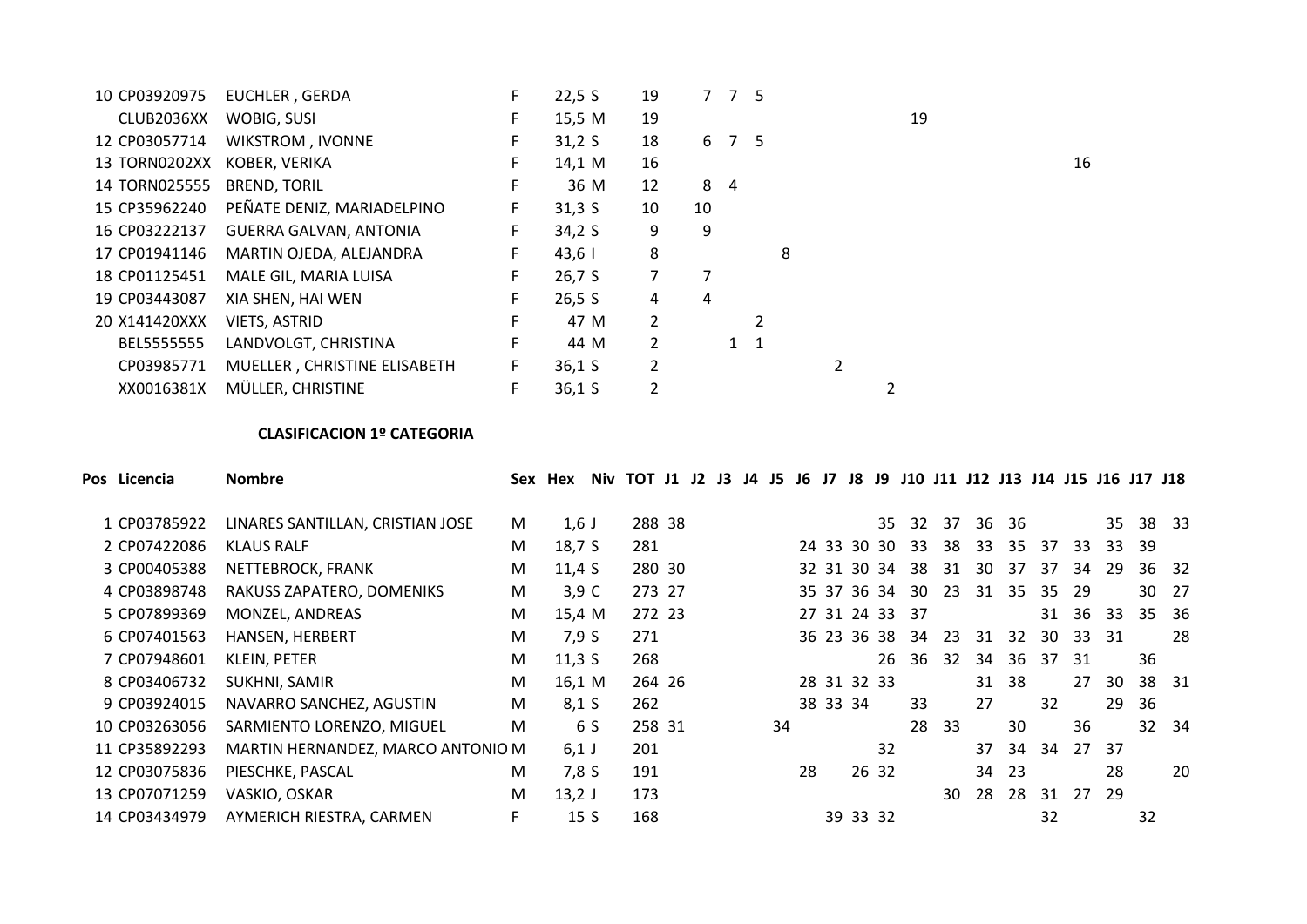| 15 CP00193163 | MATOS PEREZ, JOSE                  | М  | 12,7S           | 166   |    |          | 35 |    |       | 34 37 32 |    |    |    |                 |    |    |      |    | 28 |
|---------------|------------------------------------|----|-----------------|-------|----|----------|----|----|-------|----------|----|----|----|-----------------|----|----|------|----|----|
| 16 CP03933949 | MATOS SPONHRING, JOSE MANUEL       | M  | 17,1 M          | 159   |    |          | 30 |    |       | 35 35 31 |    |    |    |                 |    |    |      |    | 28 |
| 17 CP26044119 | <b>GARCIA RAMIREZ, ISMAEL</b>      | M  | 4,3 C           | 154   |    |          |    |    |       |          |    |    | 29 | 30 <sup>°</sup> | 30 |    | 34   | 31 |    |
| 18 CP03955835 | ROSSI, GIORGIO                     | M  | 16,8 M          | 142   |    |          |    | 29 |       | 44       |    |    |    | 35              | 34 |    |      |    |    |
| 19 CP01907536 | BRAVO DE LAGUNA JUEZ, IVAN         | M  | 4,8 C           | 138   |    |          |    |    |       | 32       |    | 36 |    | 35              | 35 |    |      |    |    |
| 20 CP03390057 | ROSSI, MASSIMO                     | M  | 17,6 $S$        | 137   | 35 |          |    |    |       | 37       |    |    |    | 31 34           |    |    |      |    |    |
| 21 XX00013230 | FENTZAN, HENNING                   | M  | 7,4             | 129   |    |          |    |    |       |          | 37 | 29 |    | 32 31           |    |    |      |    |    |
| 22 CP01920839 | GONZALEZ CAPDEPON, AMELIE          | F. | $14,7$ J        | 103   |    |          |    |    |       |          |    |    |    | 33 37           |    |    | 33   |    |    |
| 23 CP28757355 | AISA BARRERA, PRAKASH              | M  | $-0,3$ J        | 97    |    |          |    |    |       | 30       |    |    |    |                 |    |    | 34   |    | 33 |
| 24 CP03813581 | <b>BRANDEWALL, ANDERS</b>          | M  | 12,8S           | 95    |    | 31 33 31 |    |    |       |          |    |    |    |                 |    |    |      |    |    |
| CP03925583    | ARANDA CABELLO, JUAN CARLOS        | M  | 14,5 M          | 95    |    |          |    |    |       |          |    | 26 |    | 32 37           |    |    |      |    |    |
| 26 123CLUB2XX | SCHNITHER, RUDOLF                  | M  | 11 M            | 94    |    |          |    |    |       |          |    |    |    |                 | 37 | 29 | - 28 |    |    |
| CP07951918    | <b>GRAUTE, JOHANNES</b>            | M  | 11,9 M          | 94    |    |          |    |    | 27 41 |          | 26 |    |    |                 |    |    |      |    |    |
| 28 CP03924453 | RODRIGUEZ MORALES, BARBARA         | F  | $0,0$ J         | 88    |    |          |    |    |       |          |    |    | 28 |                 |    | 30 |      |    | 30 |
| 29 NOR9999999 | TÄGTLUND, HARRY                    | M  | 19,1 M          | 87    |    | 30 27 30 |    |    |       |          |    |    |    |                 |    |    |      |    |    |
| 30 CP01898245 | CUMPLIDO HERNANDEZ, JOSE ANGEL     | М  | 12,6 C          | 77    |    |          |    |    |       |          |    |    |    |                 |    | 36 |      | 41 |    |
| 31 CP07979619 | KREMER, BERNHARD                   | M  | 11,85           | 71    |    |          |    |    |       |          |    |    |    |                 | 38 |    | 33   |    |    |
| CP01898580    | CUMPLIDO HERNANDEZ, JAVIER         | M  | 17,71           | 71    |    |          |    |    |       |          |    |    |    |                 |    | 28 |      | 43 |    |
| 33 CP17768305 | RUISEÑOR GARCIA, MAXI              | M  | $4,9$ J         | 70    |    |          |    |    |       |          |    |    |    |                 |    |    | 38   | 32 |    |
| 34 CP26908063 | VEGA GERSTEL, DAVID                | M  | 5,8 C           | 69 31 |    |          |    |    |       | 38       |    |    |    |                 |    |    |      |    |    |
| 35 CP36902091 | <b>GARRIDO FERNANDEZ, NEREA</b>    | F  | $3,1$ C         | 68    |    |          |    |    |       | 34       |    |    |    |                 |    |    |      |    | 34 |
| 36 CP03162996 | PECHHOLD, MICHAEL                  | M  | 20 <sub>5</sub> | 65    |    |          |    |    | 26 39 |          |    |    |    |                 |    |    |      |    |    |
| 37 CP03340782 | MORENO GARCIA, ISAAC               | M  | 8,5S            | 61    |    |          |    |    |       |          |    |    |    |                 |    | 30 |      | 31 |    |
| 38 BEL-000000 | LANGVOGT, ANDREAS                  | M  | 12,2 M          | 53    |    | 28 25    |    |    |       |          |    |    |    |                 |    |    |      |    |    |
| 39 CP07950677 | SCHEWE, HEINZ WALTER               | M  | 15,5 S          | 50    |    |          |    |    |       |          |    | 17 |    | 33              |    |    |      |    |    |
| 40 XXX0013590 | JOHANNESSEN, ERIK                  | M  | 14 X            | 48    |    | 25 23    |    |    |       |          |    |    |    |                 |    |    |      |    |    |
| 41 CP03974113 | <b>BRITO THOMAS, TAMARA</b>        | F  | $8,4$ J         | 42    |    |          |    |    |       |          |    | 42 |    |                 |    |    |      |    |    |
| 42 TORN02045S | <b>LUTTERBERG</b>                  | M  | 8,4 M           | 40    |    |          |    |    | 40    |          |    |    |    |                 |    |    |      |    |    |
| 43 CP20918056 | SILVA RAMIREZ, FRANCISCO           | M  | 13,6 M          | 39    | 39 |          |    |    |       |          |    |    |    |                 |    |    |      |    |    |
| 44 TORN01441X | KOBER, PETER                       | M  | 20 M            | 37    |    |          |    |    |       |          |    |    |    |                 |    | 37 |      |    |    |
| 45 CP01778037 | DE BETHENCOURT DUQUE, FRANCISCO LM |    | $2,3$ J         | 36    |    |          |    |    |       |          |    |    |    |                 |    |    |      |    | 36 |
| 46 CP01898260 | CUMPLIDO HERNANDEZ, ANA            | F  | 5,7 C           | 34    |    |          |    |    |       |          |    |    |    |                 |    |    |      | 34 |    |
| CLUB2036XX    | WOBIG, SUSI                        | F  | 15,5 M          | 34    |    |          |    |    |       |          | 34 |    |    |                 |    |    |      |    |    |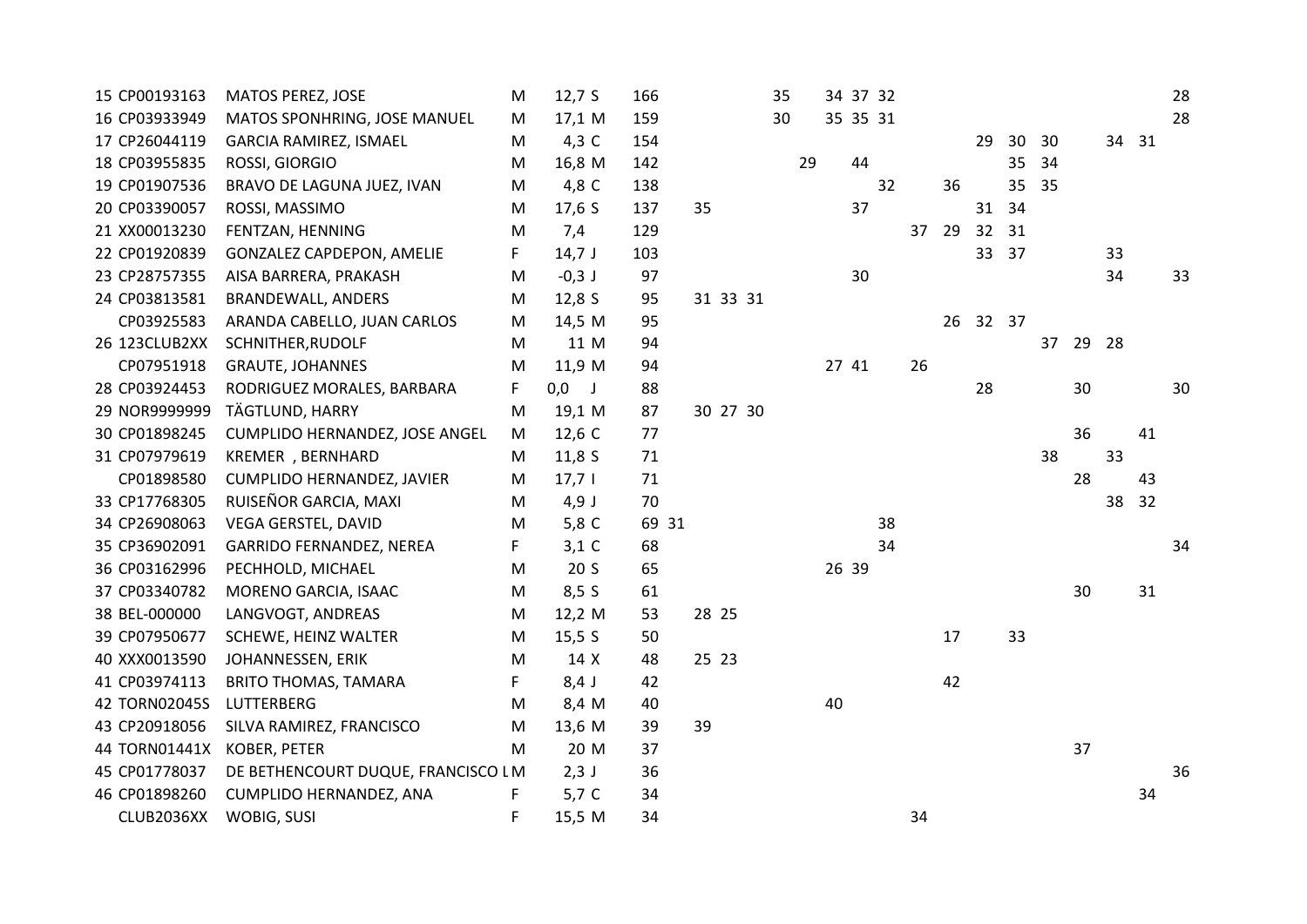| 48 XX0017129X | WEHRSTEDT, STEFAN           | M  | 15,6     | 33    |    |    |    |    |    |    | 33 |
|---------------|-----------------------------|----|----------|-------|----|----|----|----|----|----|----|
| 49 CP07899379 | SCHIFFER, CHRISTIAN         | M  | 10,1 S   | 32    |    |    | 32 |    |    |    |    |
| 50 CP26964342 | UREÑA GARNICA, JUAN ENRIQUE | M  | 12,7 S   | 31    | 31 |    |    |    |    |    |    |
| X141412XXX    | ARBEITER, IRMAR             | M  | 19,4 M   | 31    |    | 31 |    |    |    |    |    |
| 52 CP01169132 | MALCOLM POCH, ANA           | F. | $2,7$ C  | 30    |    |    |    |    | 30 |    |    |
| CP26400927    | RODRIGUEZ MORALES, JOSE     | M  | 11S      | 30    | 30 |    |    |    |    |    |    |
| CP01976434    | BARBER CARDONA, EDUARDO     | M  | 11,2 $C$ | 30    |    |    |    |    | 30 |    |    |
| BARC-11111    | LANDVOGT, ANDREAS           | M  | 12,2 $M$ | 30    |    | 30 |    |    |    |    |    |
| 56 CP35948763 | ALVAREZ CARMONA, MANUEL     | M  | 12,2 $S$ | 29    | 29 |    |    |    |    |    |    |
| TORN0202XX    | KOBER, VERIKA               | F. | 14,1 M   | 29    |    |    |    |    |    | 29 |    |
| CP03222136    | GARCIA PEREZ, MARCO ANTONIO | M  | 18,7 S   | 29    | 29 |    |    |    |    |    |    |
| 59 CLUB7812XX | KEWITZ, LARS                | M  | 4 M      | 28    |    |    |    |    | 28 |    |    |
| F-00000210    | PHILIPP, SEBASTIAN          | M  | 4 M      | 28    |    |    |    |    | 28 |    |    |
| CP03943433    | GIACCIO, CLAUDIO            | M  | 16,8 S   | 28 28 |    |    |    |    |    |    |    |
| 62 X141411XXX | HEUER, BASTIAN              | M  | 10,5 M   | 27    |    | 27 |    |    |    |    |    |
| CP07987184    | FORSTER, CHRISTIAN          | M  | 17,3 S   | 27    |    |    | 27 |    |    |    |    |
| 64 CP29800786 | LADISLAV, NEMETH            | M  | 14,5 $S$ | 26    |    | 26 |    |    |    |    |    |
| 65 CP03925817 | WUPPERMANN, THEODOR CARL    | M  | 9,1 S    | 25    |    |    |    |    | 25 |    |    |
| 66 Y8494059-N | DI MARCELLO, HEIKO          | M  | 6,1 M    | 24    |    |    |    |    |    |    | 24 |
| 67 X141410XXX | DI MARCELLO, HEIKO          | M  | 6,5 M    | 19    |    | 19 |    |    |    |    |    |
| 68 CLUB2521XX | SCHNITKER, MAX              | M  | 12 M     | 14    |    |    |    | 14 |    |    |    |
|               |                             |    |          |       |    |    |    |    |    |    |    |

## **CLASIFICACION 2º CATEGORIA**

| Pos Licencia | <b>Nombre</b>                  |    | Sex Hex |      | Niv TOT J1 J2 J3 J4 J5 J6 J7 J8 J9 J10 J11 J12 J13 J14 J15 J16 J17 J18 |    |          |    |    |       |          |    |             |       |       |          |       |          |    |       |
|--------------|--------------------------------|----|---------|------|------------------------------------------------------------------------|----|----------|----|----|-------|----------|----|-------------|-------|-------|----------|-------|----------|----|-------|
| 1 CP07152398 | RENSEN, ADRIAAN                | M  | 23,2S   |      | 267 40                                                                 |    |          |    |    |       | 28 25 26 |    |             | 29 32 |       | 32 36 35 |       |          | 35 |       |
| 2 CP07979704 | WEIDENBACH, HANS               | M  | 23,7S   |      | 265                                                                    |    |          |    |    | 35 33 |          | 33 | 34          | -29   |       |          | 34 27 | -36      |    | 31    |
| 3 CP07977856 | MOLL, RONALD                   | M  | 26,5 S  |      | 257                                                                    |    |          |    |    |       | 28 36 30 |    |             |       | 36 29 | $-32$    |       | 35 31 27 |    |       |
| 4 CP03933948 | BAUERNFEIND, CAROLA            | F. | 22,4S   |      | 238                                                                    | 30 |          | 35 |    |       | 36       |    |             |       | 31 37 |          |       | 35 34    |    |       |
| 5 CP07899366 | MOSSNER-KOLLER, HUBERT         | M  | 28,2 S  |      | 211                                                                    |    |          |    |    |       |          |    | 31 22 27 21 |       |       |          | 27 22 |          |    | 30 31 |
| 6 CP03057717 | GONZALEZ SANTANA, MIGUEL ANGEL | М  |         | 28 M | 128                                                                    |    | 35 51 42 |    |    |       |          |    |             |       |       |          |       |          |    |       |
| 7 CP03885511 | CALVO, MASSIMO                 | М  | 21.1 S  |      | 101 33                                                                 |    |          |    | 33 |       | 35       |    |             |       |       |          |       |          |    |       |